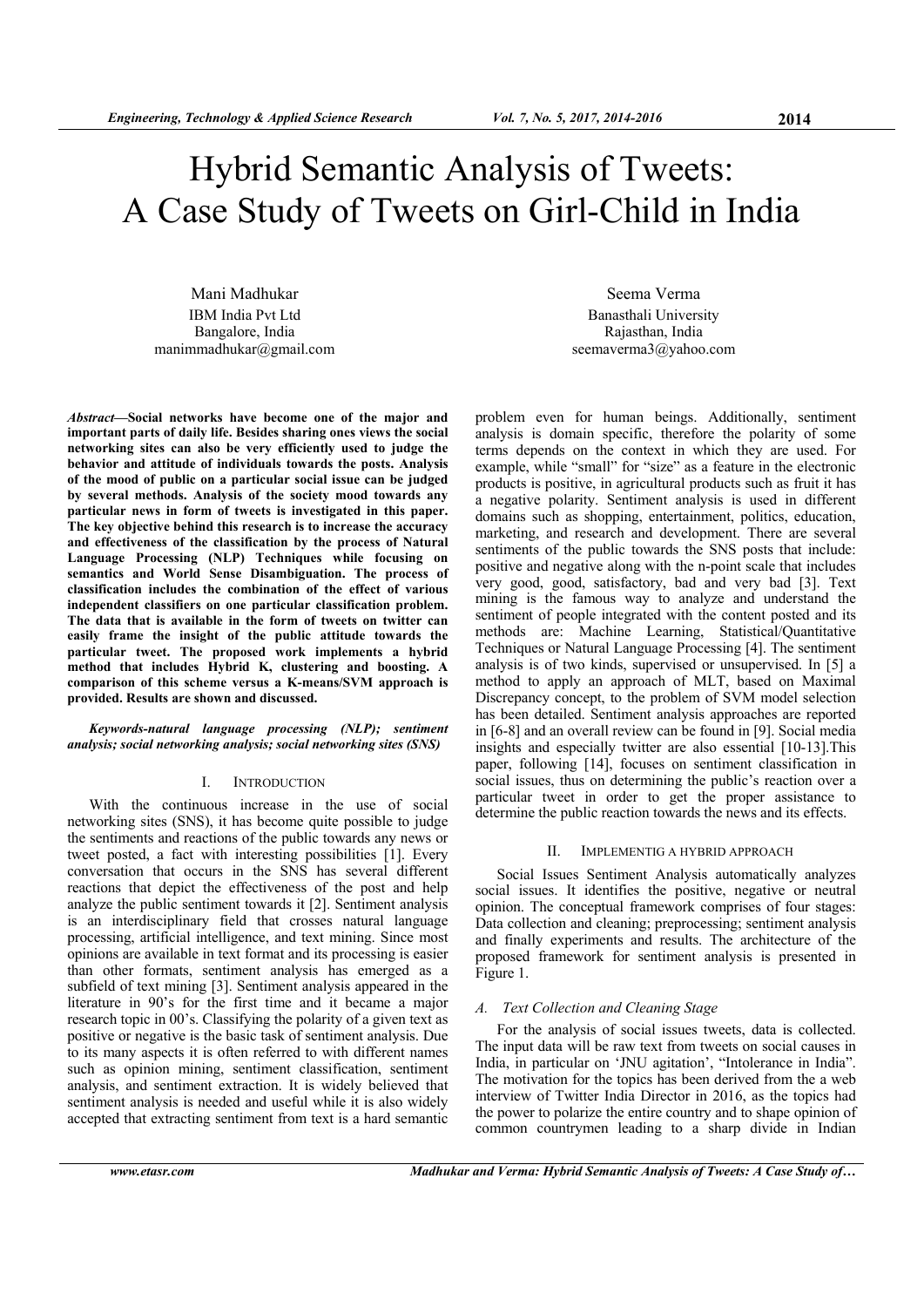society. For creating the corpus of tweets, the tweets are fetched from the Twitter database based on HashTags (#), using Twitter API for connecting and authenticating. The collected text is noisy and cleaning and parsing the data to form a corpus for further processing is required.

## *B. Preprocessing Stage*

At this stage, the corpus is transformed into feature vectors. Strings are converted into words using some filtration techniques. We adapted a simple feature selection as a preprocessing method to transform or tokenize the text stream to words. These methods constitute a sequence of the following asks: removing delimiters, removing numbers and stop words. For stop words removal, a list of stop words is provided in the filtration process.



Fig. 1. Architecture of the Proposed Methodology

### *C. Sentiment Analysis stage*

This stage of framework handles the polarity measurement and sentiments. We approach these tasks by employing the following hybrid machine learning methods. In this approach, we have combined clustering with classification. In clustering, hybrid clustering approach is used which combines the feature of k-modes and k-medoid algorithms. The functionality of the Hybrid Clustering is as follows:

- The size of cluster is fixed and the output of the first phase forms initial clusters. Here, the input array of elements is scanned and split up into sub-arrays, which represent the initial clusters.
- The cluster sizes vary and the output of this phase are the finalized clusters. Initial clusters are inputs for this phase.

The centroids of these initial clusters are computed first, on the basis of which distance from other data elements are calculated. Furthermore, the data elements having less or equal distance remains in the same cluster otherwise they are moved to appropriate clusters. The entire process continues until no changes in the clusters are detected.

- For classification, Improved Bagging is used. Classifying the clustered data is performed by using improved bagging technique which decreases the variance of the prediction using dataset using combinations with repetitions to produce multi-sets of same size of the dataset. For each multi set the Boosting learning algorithm is applied to classify the instances and a model is created and a vote related to that model is generated. The average of all the predicted votes is considered to be the result of the classifier.
	- III. EXPERIMENTAL RESULTS AND DISCUSIONS
	- *A. Performance Parameters*
- Accuracy: Accuracy is the percentage of testing set examples correctly classified by the classifier. It is the proportion of total number of predictions that are correctly classified in class.

$$
Accuracy = (TP + TN) / (TP + FP + TN + FN)
$$
 (1)

where, TP is True Positive, TN is True Negative, FP is False Positive, FN is False Negative

 Precision: Percentage of selected instances that are relevant and are correctly classified in class out of all documents in class.

$$
Precision = (TP) / (TP + FP)
$$
 (2)

 Recall: Percentage of correct documents that are selected in class from the entire document actually belonging to class.

$$
Recall = (TP) / (TP + FN)
$$
 (3)

- Confusion Matrix: Also, known as contingency table or error matrix in supervised learning and in unsupervised learning is called matching matrix. In confusion matrix, ROC is used to plot graph. Various measures could be defined basing on values in a confusion matrix.
- True Positive (TP) and False Positive (FP) Rate: For multiple comparisons TP and FP is used and it is a type of error. TP is also called Sensitivity as if a person has a disease how often will the test be positive is referred to as true positive rate. FP is an error in a test result indicates presence of a condition.

$$
TPR = (TP) / (TP + FN)
$$
 (4)

$$
FPR = (FP) / (FP + TN)
$$
 (5)

F-measure: A measure that combines precision and recall.

F-measure =  $2*(Precision * recall) / Precision + Recall$  (6)

So, considering every 6th frame leads to good enough results and speeds up the task. The output images of these are